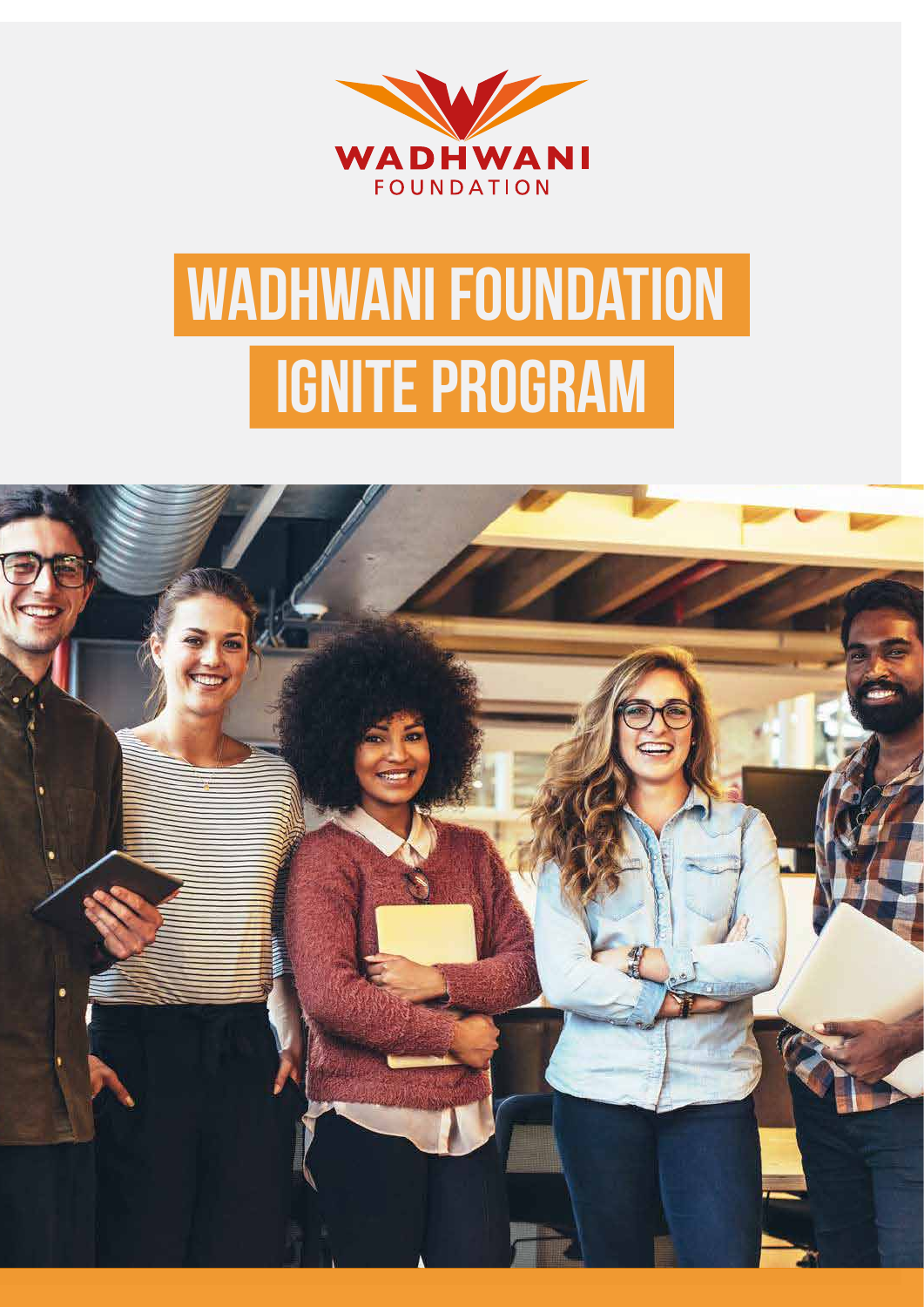

The Wadhwani Foundation NEN Ignite Program is an entrepreneurship program based on experiential learning that aims to support startup founders through a structured pathway from Minimum Viable Concept to an Investable Pitch Deck. This practitioner's program encourages entrepreneurs to:

- It solves a problem that is critical for the customer
- This problem is faced by a 'sizable' set of customers
- There is no apparent existing solution

The Ignite Program is designed for entrepreneurs with a Validated Idea; which is classified as follows:

• Initial calculations depict that the venture has the potential to be profitable and sustainable

We invite applications from Entrepreneurs from a team of three entrepreneurs: • Entrepreneurs in the later years of the graduation program

- 
- Professionals
- Pre-incubatees

### **AUDIENCE PERSONA**

By the end of the Ignite program, entrepreneurs will be able to:

- Identify the different aspects that can impact their business.
- Acquire in-depth knowledge about tools to build any business idea.
- Acquire in-depth knowledge about the different growth tools to grow their business, using modern-day technology.
- Create a financial plan for their business.
- Create a pitch deck for their business and present it to different stakeholders.

### **PROGRAM OUTCOME**

- A stable internet connection
- A computer





### **infrastructure requirements**

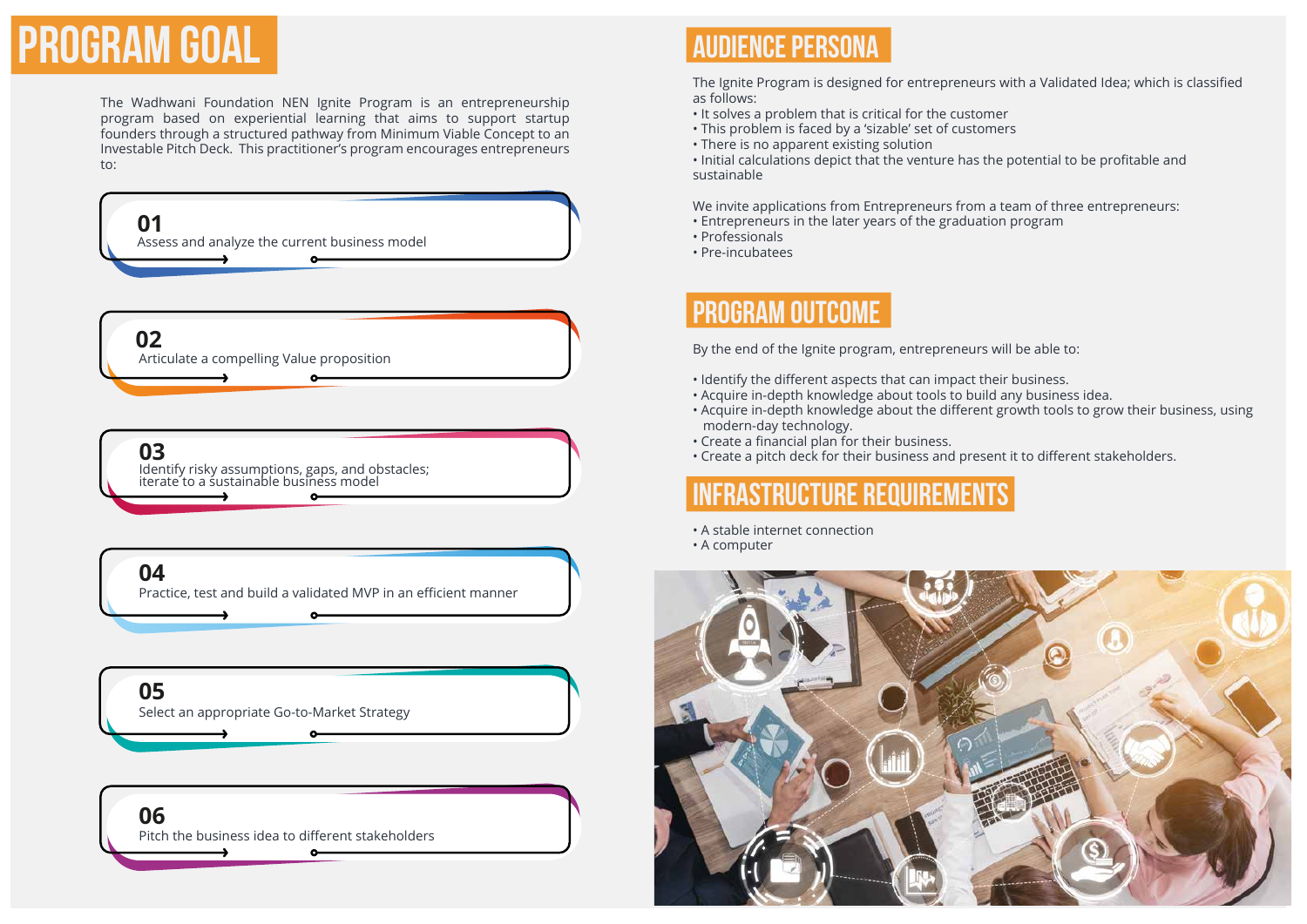**Week 4**

*<u>Stemultestone</u>* **1** 

- By the end of the week, the participants will be able to:
- Re-visit their opportunity
- Re-validate their problem
- Refine and sharpen their problem pitch



#### **Week 1: Sharpen your problem pitch**



## **Program's structure**

By the end of the week, the participants will be able to:

- Identify your market type
- Describe market segment and niche
- Estimate the market size
- Define market postitioning
- Describe the cutomer persona

#### \_ <u>т т</u> <u>та на селото на селото на селото на селото на селото на селото на селото на селото на селото на селото на сел</u> **Week 5: Business Model and**

#### **Week 2: Customer and Markets**

By the end of the week, the participants will be able to:

• Craft your core value proposition

- Create a sustainable differentiation strategy
- Deliver value that differentiates you from
- competition

#### **Week 3: Sustainable Differentiation Strategy**

By the end of the week, the participants will be able to: • Build and test their business model • Taking a decision to pivot or persevere

• Identify the riskiest assumptions in their business model

### **Testing Riskiest assumptions**

By the end of the week, the participants will be able to:

- Create/Iterate the prototype
- Conduct customer interviews
- Analyse feedback rank product features
- Build the MVP

### **Week 6: Competition Analysis**



- By the end of the week, the participants will be able to: • Identify the appropriate GTM channels
- Develop Channel Partners
- Analyse the Market Penetration Strategy
- Build the Digital Marketing Plan

### **Week 10: Go to market Strategy**

- By the end of the week, the participants will be able to:
- Create Sources and uses of funds statement • Map the startup lifecycle to funding options • Create the pitch deck

### **Week 13: Funding Strategy**

By the end of the week, the participants will be able to: • Devise a growth plan • Structure the scaling strategy • Customer acquisition, enhancing productivity, process improvements, operational excellence, manage money

### **Week 12: Managing growth and Targeting Scale**

- By the end of the week, the participants will be able to build:
- Sales plan
- People plan
- Financial plan & unit economics
- Funding plan
- Identify metrics that matter



#### **Week 8 & 9: Creating a Sustainable Business Plan**

The program is divided over 14 weeks; 10 learning weeks, 4 weeks for milestones presentation.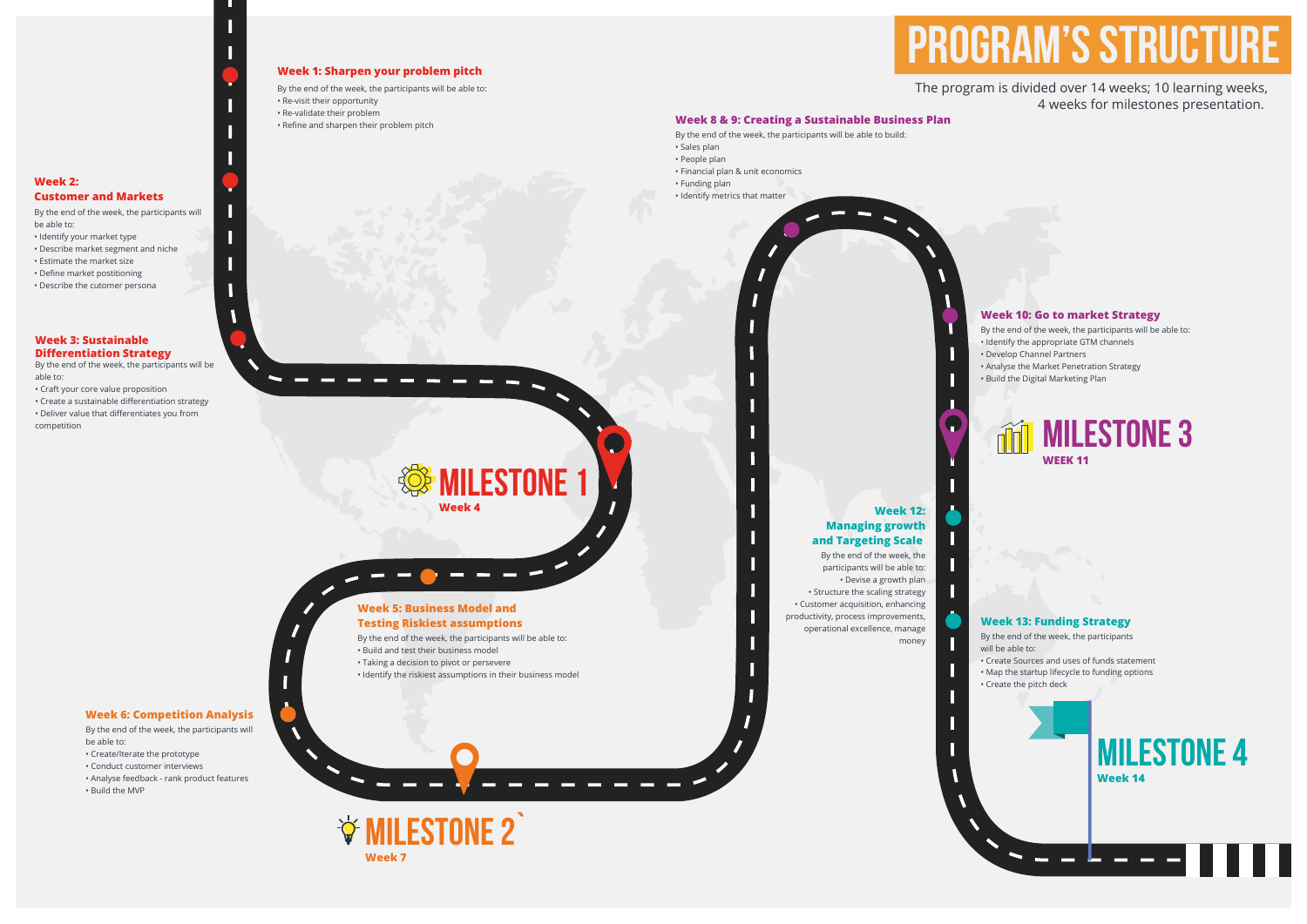## **CAL WEEK STRUCTURE & time requirement by participants**

## **360o program support**

### **Conceptual Session**



**One-on-one with program managers**

### **Live online workshops**

**Weekly assignments**

In this session, we share with the students our weekly content guide and explain to them the guide's content through a case based intervention

Each week is divided into different activities through which we deliver the content:

> We offer the participants an inclusive experience that covers different aspects of the entrepreneurial journey, to increase their chances of success. This experience includes:

## **Program Pedagogy**

Our methodology of teaching and content delivery is based on experiential learning, where the students will always get to implement the concepts that we deliver to them throughout the week. This course follows Wadhwani Foundation's "Watch-Think-Do" pedagogy in a highly experiential learning format through real-life case studies and content.

### $\boxed{\square}$ **Masterclass Experts, Entrepreneurs, Practitioners Sessions/ workshops (Masterclass)**

Participants also get different exposure by pitching to their batch mates and to an external jury. This helps them improve their presentation and sales skills, learn how to present their business, understand how to receive feedback & implement the same effectively.

- An open session to help participants work through their weekly tasks that roll into their milestones.
- The students are asked to apply what they learn during the week through a weekly assignment.
- This assignment helps participants get exposure to various concepts





### **Learning Lab**

An expert will deliver a workshop regarding various topics to give in-depth details in this session.